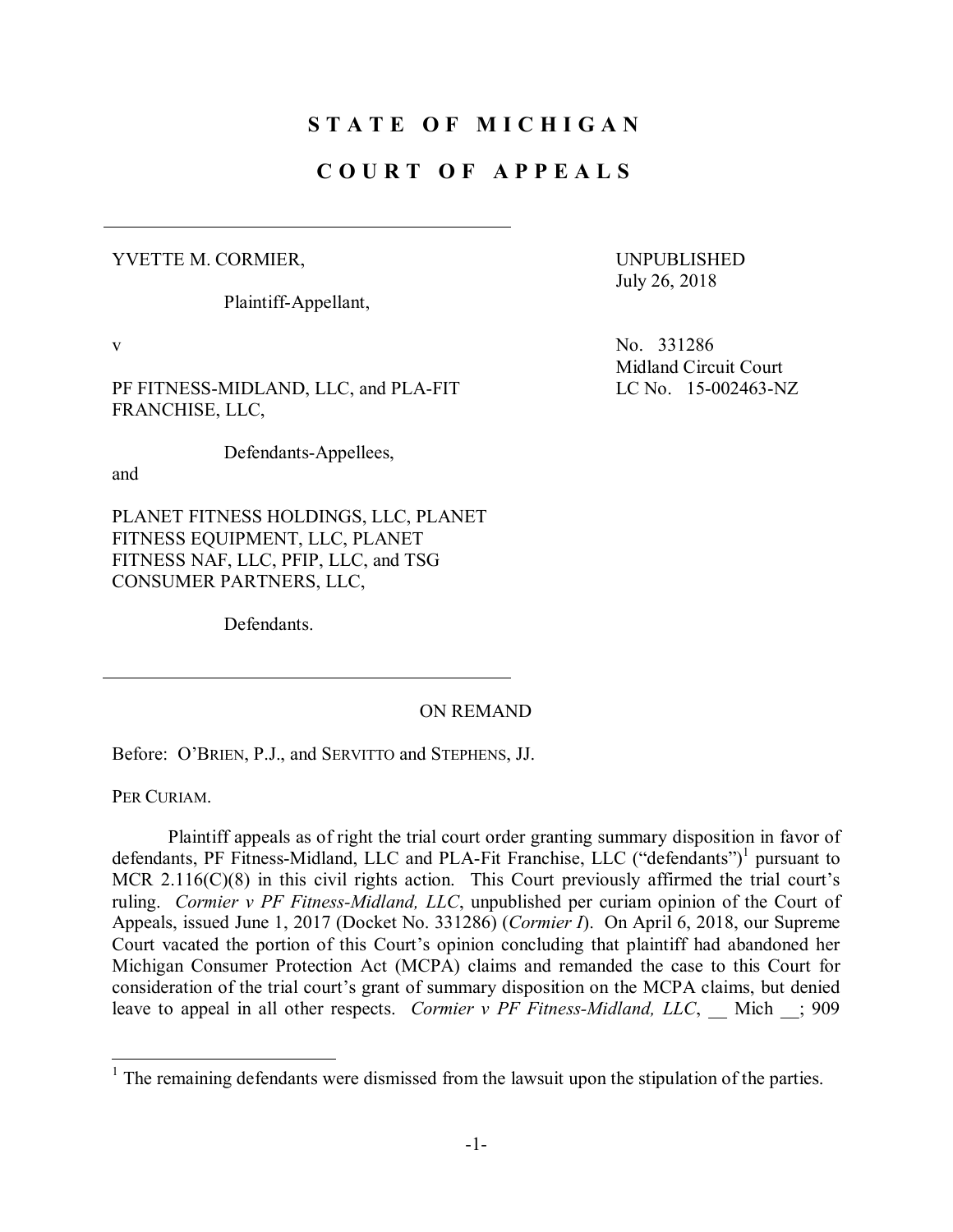NW2d 266 (2018) (*Cormier II*). We now reverse as to plaintiff's claims of violation of the MCPA under MCL 445.903(1)(s), (bb), and (cc), affirm in all other respects, and remand for proceedings not inconsistent with this opinion.

The salient facts were summarized in this Court's prior opinion:

Plaintiff entered into a membership agreement to use defendants' Planet Fitness gym facility in Midland on January 28, 2015. On February 28, 2015, she entered the women's locker room and encountered a transgender individual (a man who identified as a woman). Plaintiff left the locker room and told the front desk that there was a man in the women's locker room. Plaintiff was advised that it was defendants' policy that people have access to the facility that corresponds with whatever sex with which an individual self-identifies. Defendant's corporate office later advised plaintiff that this was consistent with their policy of not judging whether an individual is a man or a woman. Plaintiff returned to the gym several times in the ensuing days and warned other women about the policy and to be careful when using the women's facilities. On March 4, 2015, defendants terminated plaintiff's membership.

Plaintiff thereafter filed the instant lawsuit alleging invasion of privacy; sexual harassment and retaliation in violation of the [CRA]; breach of contract; intentional infliction of emotional distress; and violation of the [MCPA]. Defendants each moved for summary disposition (and joined in each other's motion), asserting that plaintiff failed to plead any valid claim. The trial court agreed, granting summary disposition in defendants' favor. This appeal followed. [*Cormier I*, unpub op at 1-2.]

As stated, this Court affirmed the trial court's decision in all respects. *Id*. at 1-2, 10. After summarizing pertinent legal principles concerning the MCPA, this Court concluded:

In her appeal brief, plaintiff does not cite to any particular subsection of the MCPA buts [sic] simply states that a policy allowing men full access to the women's facilities is a material fact that should have been disclosed and that she correctly pled how defendants violated each subsection of the MCPA by either misrepresenting the facts or omitting them entirely. Plaintiff cites to no authority or statute, or even her complaint, in support of her position. It is not sufficient for a party "simply to announce a position or assert an error and then leave it up to this Court to discover and rationalize the basis for his claims, or unravel and elaborate for him his arguments, and then search for authority either to sustain or reject his position." *Wilson v Taylor*, 457 Mich 232, 243; 577 NW2d 100 (1998), quoting *Mitcham v Detroit*, 355 Mich 182, 203; 94 NW2d 388 (1959). We consider this claim abandoned on appeal and do not consider it . . . . [*Cormier I*, unpub op at 10.]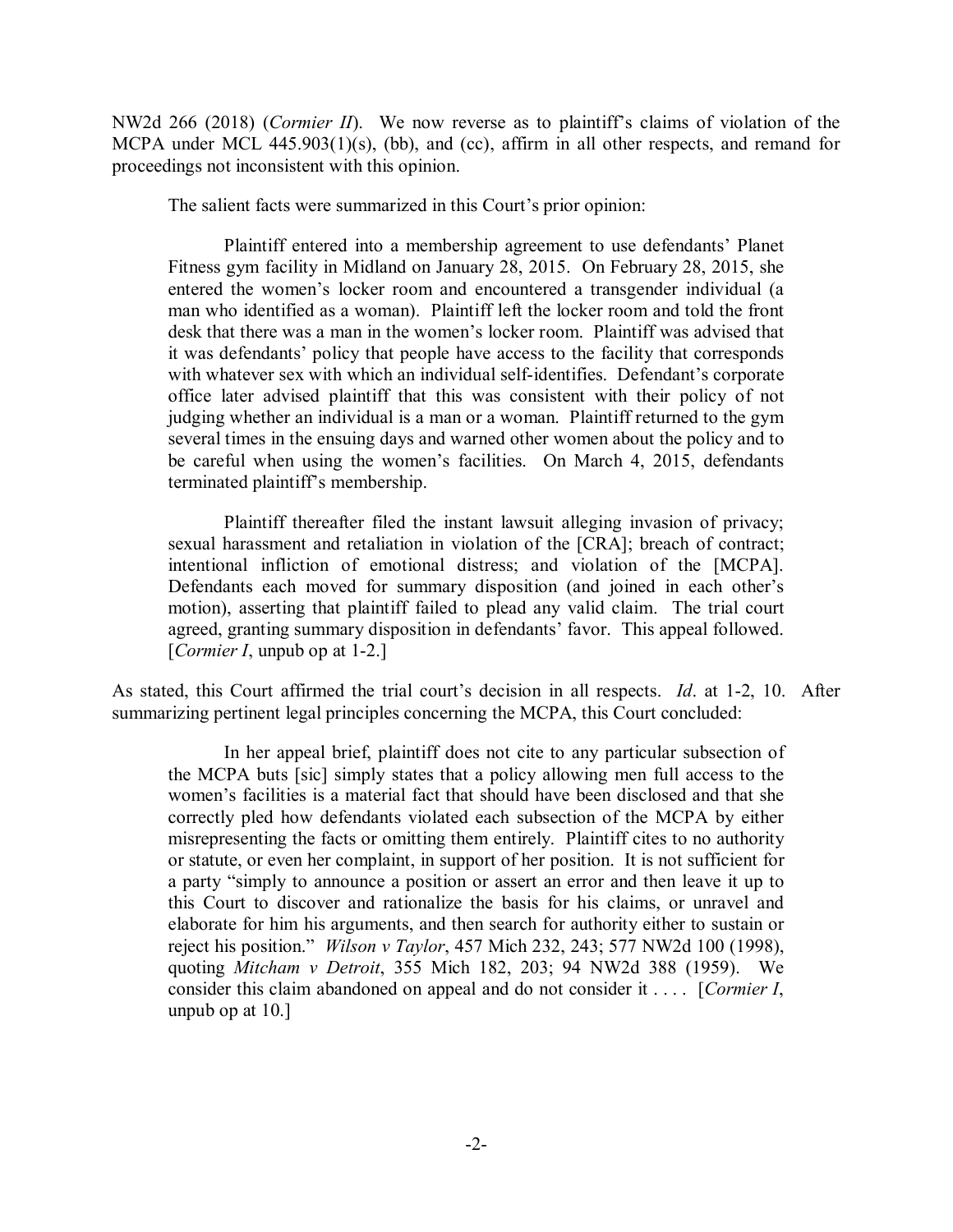On remand, per our Supreme Court's direction, we now consider that claim.

Appellate review of the grant or denial of a summary-disposition motion is de novo. *West v Gen Motors Corp*, 469 Mich 177, 183; 665 NW2d 468 (2003). A motion brought under MCR 2.116(C)(8) tests the legal sufficiency of the complaint on the basis of the pleadings alone. *Dalley v Dykema Gossett*, 287 Mich App 296, 304–05; 788 NW2d 679 (2010). When deciding a motion under subrule (C)(8), this Court accepts all well-pleaded factual allegations as true and construes them in the light most favorable to the nonmoving party. *Id*. "Summary disposition on the basis of subrule (C)(8) should be granted only when the claim is so clearly unenforceable as a matter of law that no factual development could possibly justify a right of recovery." *Id*., quoting *Kuhn v Secretary of State*, 228 Mich App 319, 324; 579 NW2d 101 (1998). This Court also reviews de novo questions of statutory interpretation. See *City of Detroit v Ambassador Bridge Co*, 481 Mich 29, 35; 748 NW2d 221 (2008).

The MCPA "prohibits the use of unfair, unconscionable, or deceptive methods, acts, or practices in the conduct of trade or commerce." *Zine v Chrysler Corp*, 236 Mich App 261, 270- 271; 600 NW2d 384 (1999), citing MCL 445.903(1). "Trade or commerce" is defined as

the conduct of a business providing goods, property, or service primarily for personal, family, or household purposes and includes the advertising, solicitation, offering for sale or rent, sale, lease, or distribution of a service or property, tangible or intangible, real, personal, or mixed, or any other article, or a business opportunity. [MCL 445.902(1)(g).]

A person who suffers loss as a result of a violation of the MCPA "may bring an action to recover actual damages or \$250.00, whichever is greater, together with reasonable attorneys' fees." MCL 445.911(2).

As this panel explained in its prior opinion:

"The MCPA is in many ways derivative of the common-law tort of fraud." *Brownlow v McCall Enterprises, Inc*, 315 Mich App 103, 123; 888 NW2d 295 (2016). However, the MCPA eliminates an essential element of the common-law tort of fraud, i.e., proof of the intent of the merchant in most of the subsections. *Id*. "When the Legislature intended to require a plaintiff to prove the defendant's intent, it specifically so provided in the statute." *Id*. at 125 . . . . [*Cormier I*, unpub op at 9.]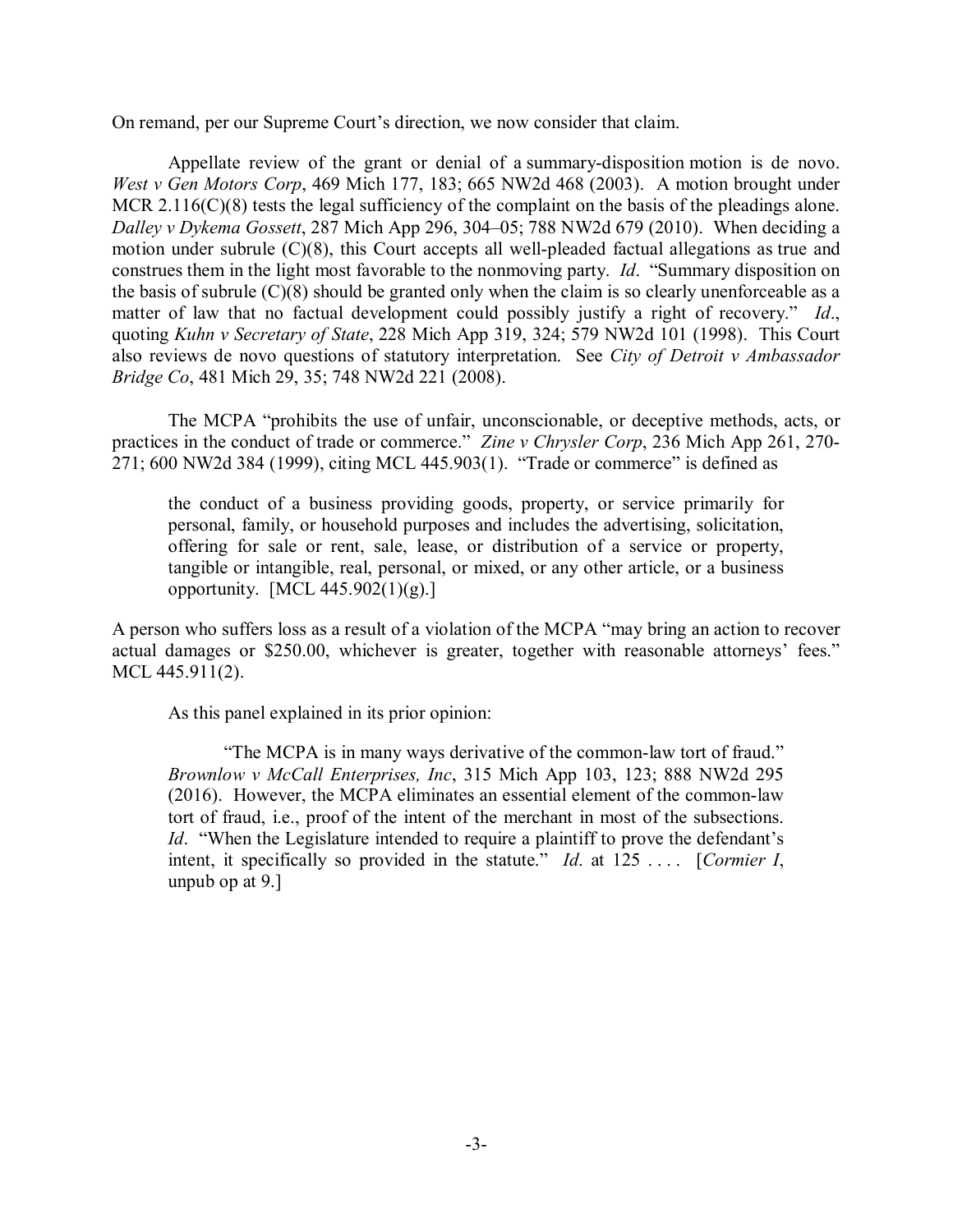Plaintiff alleged that defendants represented that there were separate locker rooms, shower and restroom facilities for men and women and in having an unwritten policy allowing men who selfidentify as women to use the women's facilities defendants violated MCL 445.903(1)(g), (n),<sup>2</sup>  $(s)$ ,  $(t)$ ,  $(y)$ ,  $(bb)$ , and  $(cc)$  of the MCPA. That statute provides, in relevant part:

(1) Unfair, unconscionable, or deceptive methods, acts, or practices in the conduct of trade or commerce are unlawful and are defined as follows:

\* \* \*

(g) Advertising or representing goods or services with intent not to dispose of those goods or services as advertised or represented.

\* \* \*

(n) Causing a probability of confusion or of misunderstanding as to the legal rights, obligations, or remedies of a party to a transaction.

\* \* \*

(s) Failing to reveal a material fact, the omission of which tends to mislead or deceive the consumer, and which fact could not reasonably be known by the consumer.

(t) Entering into a consumer transaction in which the consumer waives or purports to waive a right, benefit, or immunity provided by law, unless the waiver is clearly stated and the consumer has specifically consented to it.

\* \* \*

(y) Gross discrepancies between the oral representations of the seller and the written agreement covering the same transaction or failure of the other party to the transaction to provide the promised benefits.

\* \* \*

(bb) Making a representation of fact or statement of fact material to the transaction such that a person reasonably believes the represented or suggested state of affairs to be other than it actually is.

(cc) Failing to reveal facts that are material to the transaction in light of representations of fact made in a positive manner.

<sup>&</sup>lt;sup>2</sup> Plaintiff cited MCL 445.911(1)(n), but that statutory subsection does not exist. See MCL 445.911. Considering the allegation accompanying that citation, it is clear that plaintiff was referring to MCL  $445.903(1)(n)$ .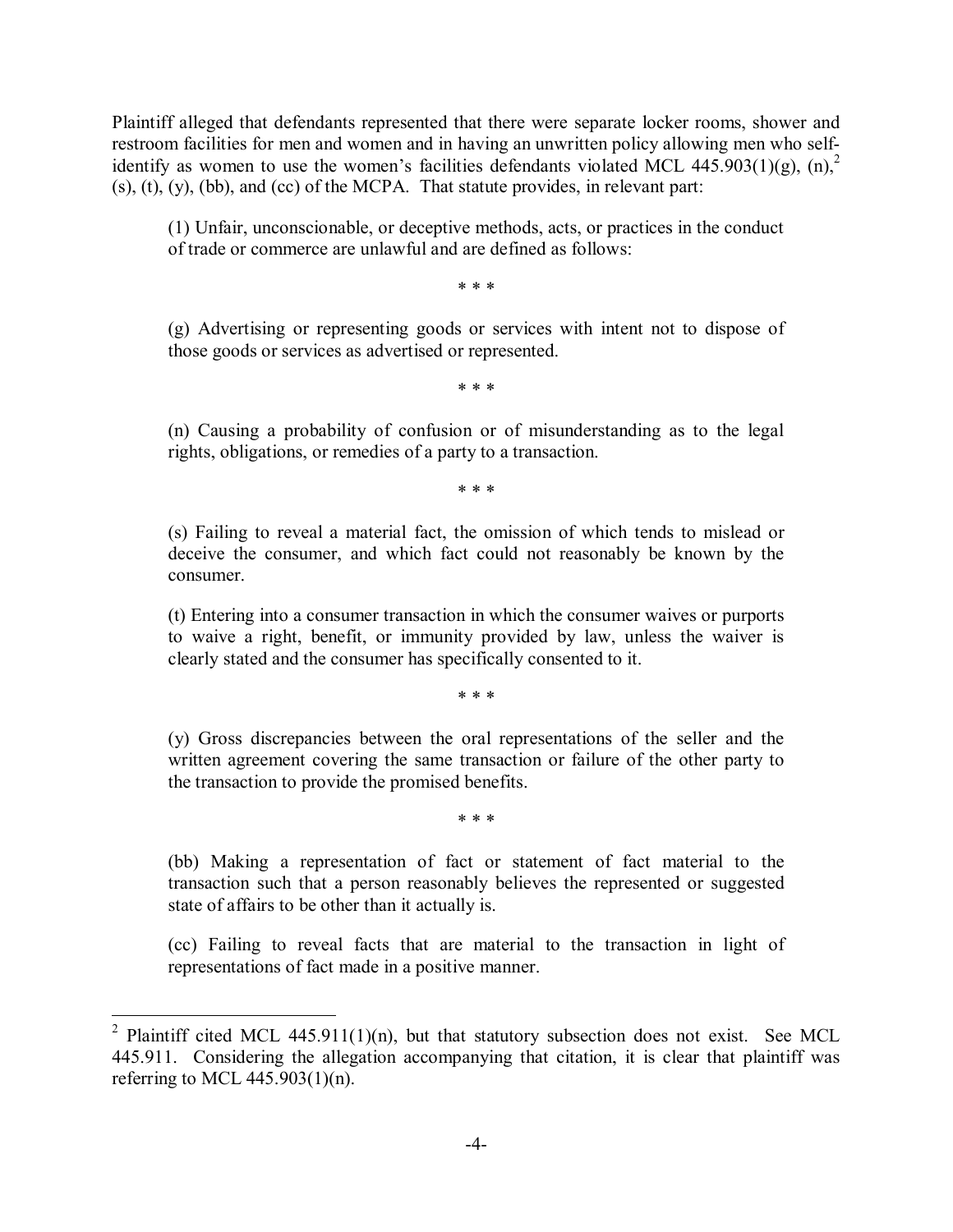"Given the variety of deceptive practices prohibited by the [MCPA], a single act may violate more than one subsection." *Zine*, 236 Mich App at 282.

The trial court found that plaintiff failed to state a prima facie case for fraud under the MCPA because she failed to allege that defendants made a material misrepresentation or omission intending plaintiff would act upon it, nor that she acted on it. "That is, she would not have joined the gym if she had known about the policy." The trial court thus found that plaintiff failed to state a claim for violation of the MCPA.

Several of plaintiff's claims under the MCPA are easily disposed of. With respect to MCL 445.903(1)(g), plaintiff alleged that defendants violated this subsection by representing to her that there were separate locker rooms and restrooms for men and women, but that they did not have the intent of disposing of those services as represented. The fact that plaintiff may disagree with the method chosen by defendants for determining who qualifies for use of a locker room or restroom, i.e., on the basis of the gender with which an individual self-identifies, fails to establish that defendants intended not to dispose of goods or services as advertised or represented. Plaintiff's allegations with respect to MCL  $445.903(1)(g)$  fail to state a claim on which relief may be granted.

As to MCL 445.903(1)(n), plaintiff alleged that defendants caused a probability of confusion and misunderstanding as to her legal rights or remedies by not informing her of the policy which allowed men who self-identify as women to use the women's locker room and restrooms. However, plaintiff has failed to articulate how the policy of a business concerning the use of its locker rooms and restrooms could constitute a legal right or remedy. She has thus failed to state a claim under MCL 445.903(1)(n).

Plaintiff claims that defendants violated MCL 445.901(1)(t) by entering into a consumer transaction with her that did not clearly state any waiver of the benefit of being able to use the women's locker room and restrooms without the presence of men. Plaintiff has identified no right, benefit, or immunity provided by law pursuant to which she was entitled to use a locker room or restroom that excludes assigned male individuals who self-identify as female. Nor has plaintiff explained how any such right, benefit, or immunity provided by law has been waived or purportedly waived in a manner that was not clearly stated and to which she did not specifically consent. She has thus failed to state a claim under MCL 445.903(1)(t).

Plaintiff alleges that defendants violated MCL 445.903(1)(y) by making oral representations to her that there were separate locker rooms and restrooms for men and women and failing to disclose their unwritten policy that assigned males who self-identify as women can use the women's locker room and restrooms. Plaintiff's allegation fails to identify any gross discrepancies between defendants' oral representations and a written agreement covering the same transaction. Rather, it appears that plaintiff is asserting that defendants' *unwritten* policy regarding self-identification is inconsistent with defendants' oral representation that there were separate locker rooms and restrooms for men and women. An unwritten policy obviously does not constitute a written agreement. Plaintiff's claim under this subsection fails given her failure to identify a gross discrepancy between an oral representation and a written agreement.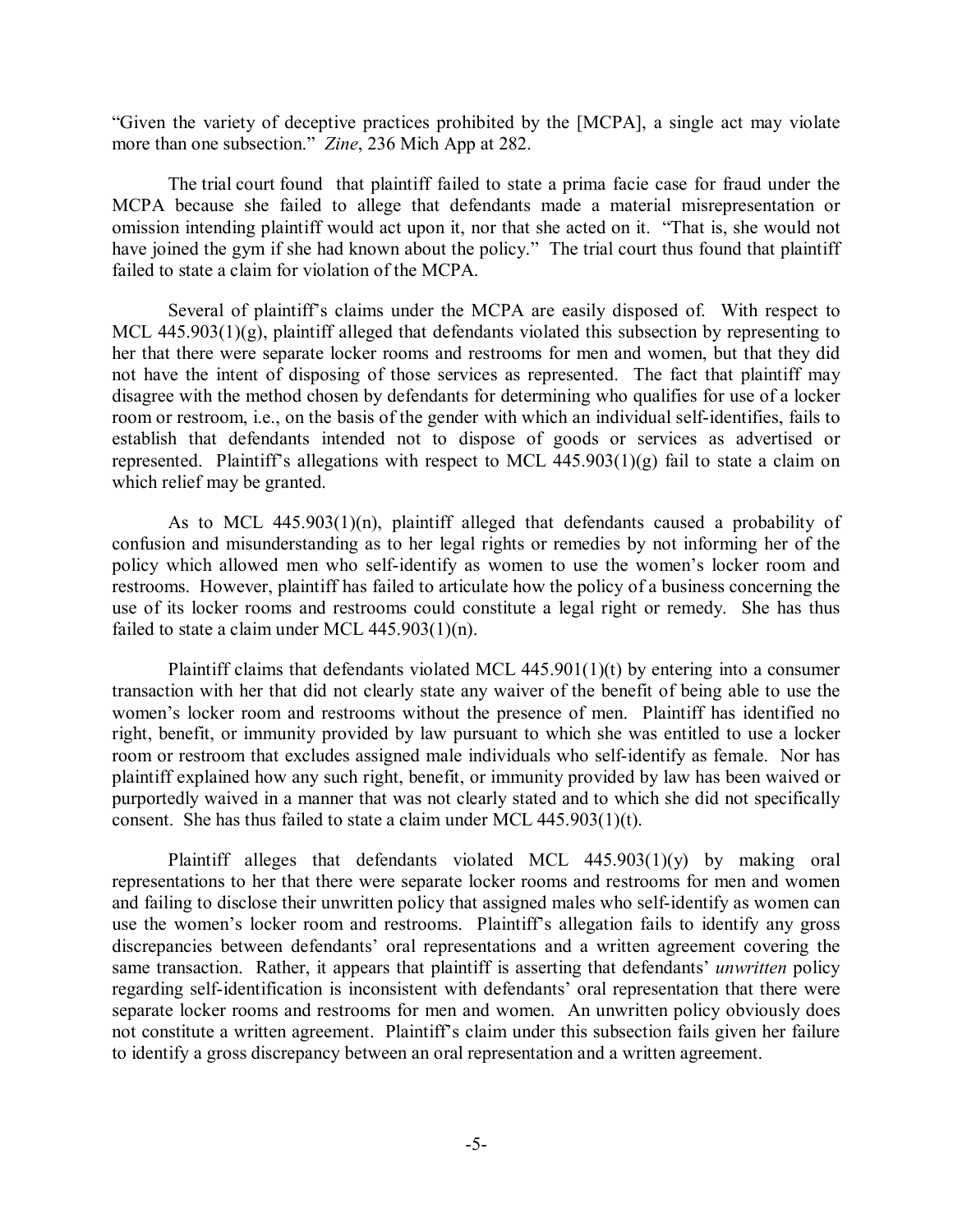The remaining claims of violations of the MCPA are closely related as they all concern material facts, and require more careful scrutiny. Plaintiff asserts that defendants violated MCL 445.903(1)(s) by failing to reveal a material fact to her that she could not have reasonably known—that they allowed assigned men to use the women's locker room and restrooms with women; violated MCL 445.903(1)(bb) by making a material representation of fact that her membership included access to a private women's locker room and restrooms, but did not disclose to her its policy that assigned men who self-identify as women can use the women's locker room and restrooms, and; violated MCL 445.903(1)(cc) by failing to reveal the material

fact that they allowed assigned men who self-identify as women to use the women's locker room and restrooms. "A material fact for purposes of the MCPA would [] be one that is important to the transaction or affects the consumer's decision to enter into the transaction." *Zine*, 236 Mich App at 283.

The transaction at issue is plaintiff's agreement to join the gym. The allegations in plaintiff's complaint indicate that defendants made a representation of fact in a positive manner when they informed her that the gym had separate locker rooms and restrooms for men and women. And, according to the complaint, when plaintiff joined the gym, defendants failed to reveal the fact that they had an unwritten policy whereby an individual may use whichever locker room or restroom corresponds with the gender with which that individual self-identifies. Therefore, plaintiff's allegations indicate that defendants failed to reveal facts (i.e., the existence of the unwritten self-identification policy) and that representations of fact were made in a positive manner (i.e., that there were separate locker rooms and restrooms for men and women). The question becomes, then, whether the fact that defendants failed to reveal, i.e., the existence of the unwritten self-identification policy, was material to the transaction.

Although the use of the gym for exercise and fitness activities appears to have been the central aspect of the transaction, defendants' provision of locker rooms and restrooms is also part of the transaction given that gym members obviously may wish to change clothes or shower in a locker room in connection with their fitness activities, and restrooms are also needed. Therefore, although defendants' policy regarding the locker rooms and restrooms was not the sole or major reason for the transaction, a policy regarding such facilities could still be viewed as important to the transaction. See generally, *Zine*, 236 Mich App at 283 ("[t]o be material, the representation need not relate to the sole or major reason for the transaction, but it must relate to a material or important fact") (quotation marks, ellipsis, and citation omitted). Also, a reasonable inference arises from plaintiff's allegations that defendants' failure to inform her of the unwritten selfidentification policy concerning locker rooms and restrooms affected her decision to join the gym. After joining the gym, plaintiff saw an assigned male individual in the women's locker room and then complained to an employee at the front desk and to defendants' corporate office. Upon being informed of defendants' unwritten policy on the matter, plaintiff verbally warned other women at the gym about it. Plaintiff's actions indicate that she strongly preferred a locker room and a restroom in which individuals who are assigned biologically male are not present, and it is thus reasonable to infer that defendants' failure to inform plaintiff of the unwritten policy affected her decision to join the gym.

The fact that plaintiff continued to use the gym after learning of the unwritten selfidentification policy does not preclude as a matter of law an inference that defendants' failure to